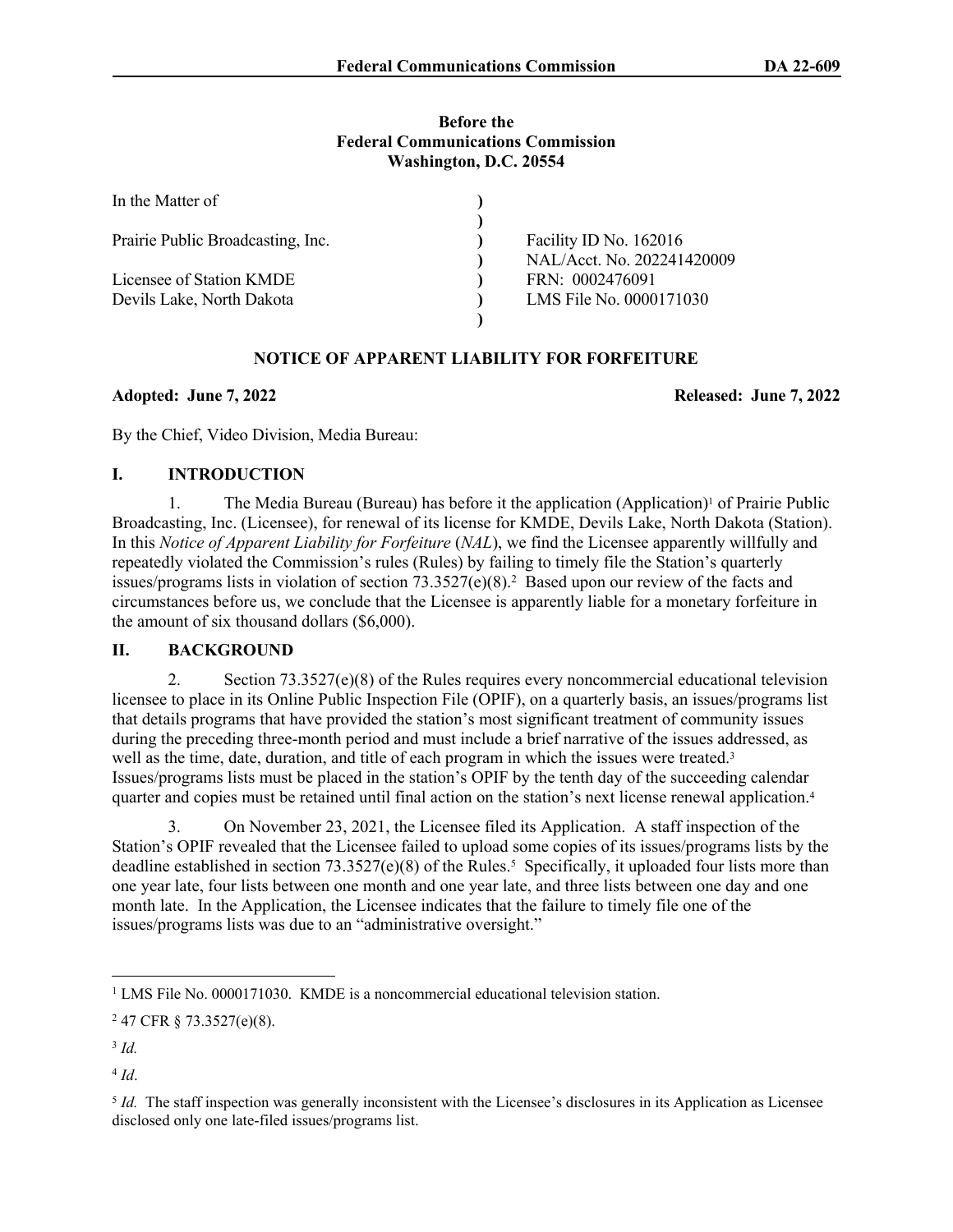## **III. DISCUSSION**

4. *Proposed Forfeiture.* We find that the Licensee is apparently liable for a forfeiture in the amount of \$6,000.<sup>6</sup> The Licensee failed to upload in a timely manner to the Station's OPIF copies of the Station's issue/programs lists for 11 quarters*.* These late filings constitute an apparent willful and repeated violation of section 73.3527(e)(8) of the Rules.<sup>7</sup>

5. Pursuant to section 503(b)(1)(B) of the Communications Act of 1934, as amended (the Act), a person who is found to have willfully or repeatedly failed to comply with any provision of the Act or any rule, regulation, or order issued by the Commission, shall be liable to the United States for a forfeiture penalty.<sup>8</sup> Section 312(f)(1) of the Act defines willful as "the conscious and deliberate commission or omission of [any] act, irrespective of any intent to violate" the law.<sup>9</sup> The legislative history to section  $312(f)(1)$  of the Act clarifies that this definition of willful applies to both sections 312 and 503(b) of the Act,<sup>10</sup> and the Commission has so interpreted the term in the section 503(b) context.<sup>11</sup> Section  $312(f)(2)$  of the Act provides that "[t]he term 'repeated,' when used with reference to the commission or omission of any act, means the commission or omission of such act more than once or, if such commission or omission is continuous, for more than one day."<sup>12</sup>

6. The Commission's *Forfeiture Policy Statement* and section 1.80(b)(10) of the Rules establish a base forfeiture amount of \$10,000 for public file violations.13 In determining the appropriate forfeiture amount, we may adjust the base amount upward or downward by considering the factors enumerated in section  $503(b)(2)(E)$  of the Act, including "the nature, circumstances, extent and gravity of the violation, and, with respect to the violator, the degree of culpability, any history of prior offenses, ability to pay, and such other matters as justice may require."<sup>14</sup>

7. In this case, the Licensee failed to timely upload to its OPIF issue/programs lists for 11 quarters, including filing four reports over one year late, in violation of section 73.3527(e)(8) of the Rules.<sup>15</sup> While the Licensee indicates that its failure to timely upload one of its issue/programs lists was due to an "administrative oversight" we note that "employee acts or omissions, such as clerical errors in failing to file required forms, do not excuse violations."16 Taking into consideration all of the factors

 $947$  U.S.C. § 312(f)(1).

 $12$  47 U.S.C. § 312(f)(2).

<sup>14</sup> 47 U.S.C. § 503(b)(2)(E). *See also Forfeiture Policy Statement*, 12 FCC Rcd at 17100-01; 47 CFR § 1.80(b)(10); 47 CFR § 1.80(b), paragraph (b)(10), Table 3.

<sup>15</sup> *See* 47 CFR § 73.3527(e)(8).

<sup>16</sup> *Southern California*, 6 FCC Rcd at 4387, para. 3 (stating that "inadvertence . . . is at best, ignorance of the law, which the Commission does not consider a mitigating circumstance"); *Standard Comm'cns Corp.*, Memorandum

(continued….)

<sup>6</sup> Our action today addresses known apparent violations from the date the prior license renewal application was granted through the adoption date of this item. Any violations that are discovered or may occur following the adoption date of this item and prior to the grant of the current Application would be separate violations and potentially subject to additional Commission action.

<sup>7</sup> *See* 47 CFR § 73.3527(e)(8).

<sup>8</sup> *See* 47 U.S.C. § 503(b)(1)(B); *see also* 47 CFR § 1.80(a)(2).

<sup>10</sup> *See* H.R. Rep. No. 97-765, at 51 (1982) (Conf. Rep.).

<sup>11</sup> *See Southern California Broadcasting Co.*, Memorandum Opinion and Order, 6 FCC Rcd 4387, 4388, para. 5 (1991) (*Southern California*), recon. denied, 7 FCC Rcd 3454 (1992).

<sup>13</sup> *See Forfeiture Policy Statement and Amendment of Section 1.80 of the Rules to Incorporate the Forfeiture Guidelines*, Report and Order, 12 FCC Rcd 17087, 17113-15 (1997) (*Forfeiture Policy Statement*), *recon. denied*, 15 FCC Rcd 303 (1999); 47 CFR § 1.80(b), paragraph (b)(10), Table 1.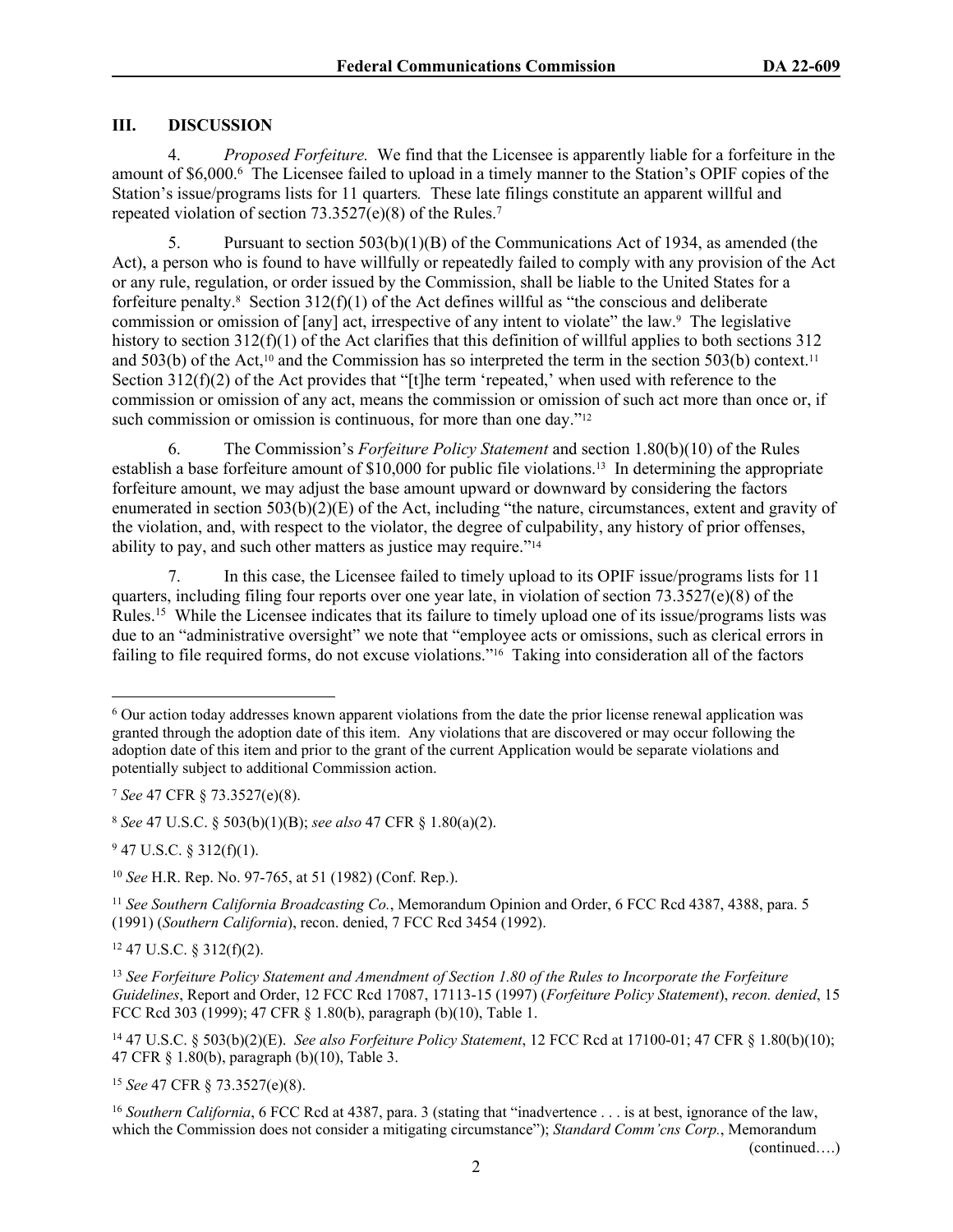required by section 503(b)(2)(E) of the Act and the *Forfeiture Policy Statement*, we find that under the facts of this case a forfeiture in the amount of \$6,000 is appropriate for the Licensee's apparent failure to timely upload its issues/programs lists.

8. *License Renewal Application.* In evaluating an application for license renewal, the Commission's decision is governed by section 309(k) of the Act.17 That section provides that if, upon consideration of the application and pleadings, we find that: (1) the station has served the public interest, convenience, and necessity; (2) there have been no serious violations of the Act or the Rules; and (3) there have been no other violations which, taken together, constitute a pattern of abuse, we are to grant the renewal application.<sup>18</sup> If, however, the licensee fails to meet that standard, the Commission may deny the application—after notice and opportunity for a hearing under section 309(e) of the Act—or grant the application "on terms and conditions as are appropriate, including renewal for a term less than the maximum otherwise permitted."<sup>19</sup>

9. We find that the Licensee's apparent violation of section 73.3527(e)(8) of the Rules does not constitute a "serious violation" warranting designation of the Application for evidentiary hearing. Moreover, we find no evidence of violations that, when considered together, constitute a pattern of abuse.<sup>20</sup> Further, based on our review of the Application, we find that the Station served the public interest, convenience, and necessity during the subject license term. We will therefore grant the Application by separate action upon the conclusion of this forfeiture proceeding if there are no issues other than those set forth in this *NAL* that would preclude grant of the Application.

### **IV. ORDERING CLAUSES**

10. Accordingly, **IT IS ORDERED**, pursuant to section 503(b) of the Communications Act of 1934, as amended, 47 U.S.C.  $\S$  503(b), and sections 1.80 and 0.283(d) of the Commission's rules, 47 CFR §§ 1.80 and 0.283, that Prairie Public Broadcasting, Inc., is hereby **NOTIFIED** of its **APPARENT LIABILITY FOR FORFEITURE** in the amount of six thousand dollars (\$6,000) for its apparent willful and repeated violation of section 73.3527(e)(8) of the Commission's rules, 47 CFR  $\S$  73.3527(e)(8).

11. **IT IS FURTHER ORDERED** that, pursuant to section 1.80 of the Commission's rules, 47 CFR § 1.80, within thirty (30) days of the release date of this *NAL*, Prairie Public Broadcasting, Inc., **SHALL PAY** the full amount of the proposed forfeiture or **SHALL FILE** a written statement seeking reduction or cancellation of the proposed forfeiture.

12. Payment of the forfeiture must be made by credit card, ACH (Automated Clearing House) debit from a bank account using CORES (the Commission's online payment system),<sup>21</sup> or by wire transfer. Payments by check or money order to pay a forfeiture are no longer accepted. Notification that

(Continued from previous page)

Opinion and Order, 1 FCC Rcd 358, 358, para. 4 (1986) (stating that "employee acts or omissions, such as clerical errors in failing to file required forms, do not excuse violations").

 $17$  47 U.S.C. § 309(k).

 $18$  47 U.S.C. § 309(k)(1).

 $19$  47 U.S.C. §§ 309(k)(2), 309(k)(3).

<sup>20</sup> For example, we do not find here that the Licensee's Station operation "was conducted in an exceedingly careless, inept and negligent manner and that the licensee is either incapable of correcting or unwilling to correct the operating deficiencies." *See Heart of the Black Hills Stations*, Decision, 32 FCC 2d 196, 198, para. 6 (1971). Nor do we find on the record here that "the number, nature and extent" of the violations indicate that "the licensee cannot be relied upon to operate [the station] in the future in accordance with the requirements of its licenses and the Commission's Rules." *Id.* at 200, paras. 10-11. *See also Center for Study and Application of Black Econ. Dev.*, Hearing Designation Order, 6 FCC Rcd 4622 (1991); *Calvary Educ. Broad. Network, Inc*., Hearing Designation Order, 7 FCC Rcd 4037 (1992).

21 Payments made using CORES do not require the submission of an FCC Form 159.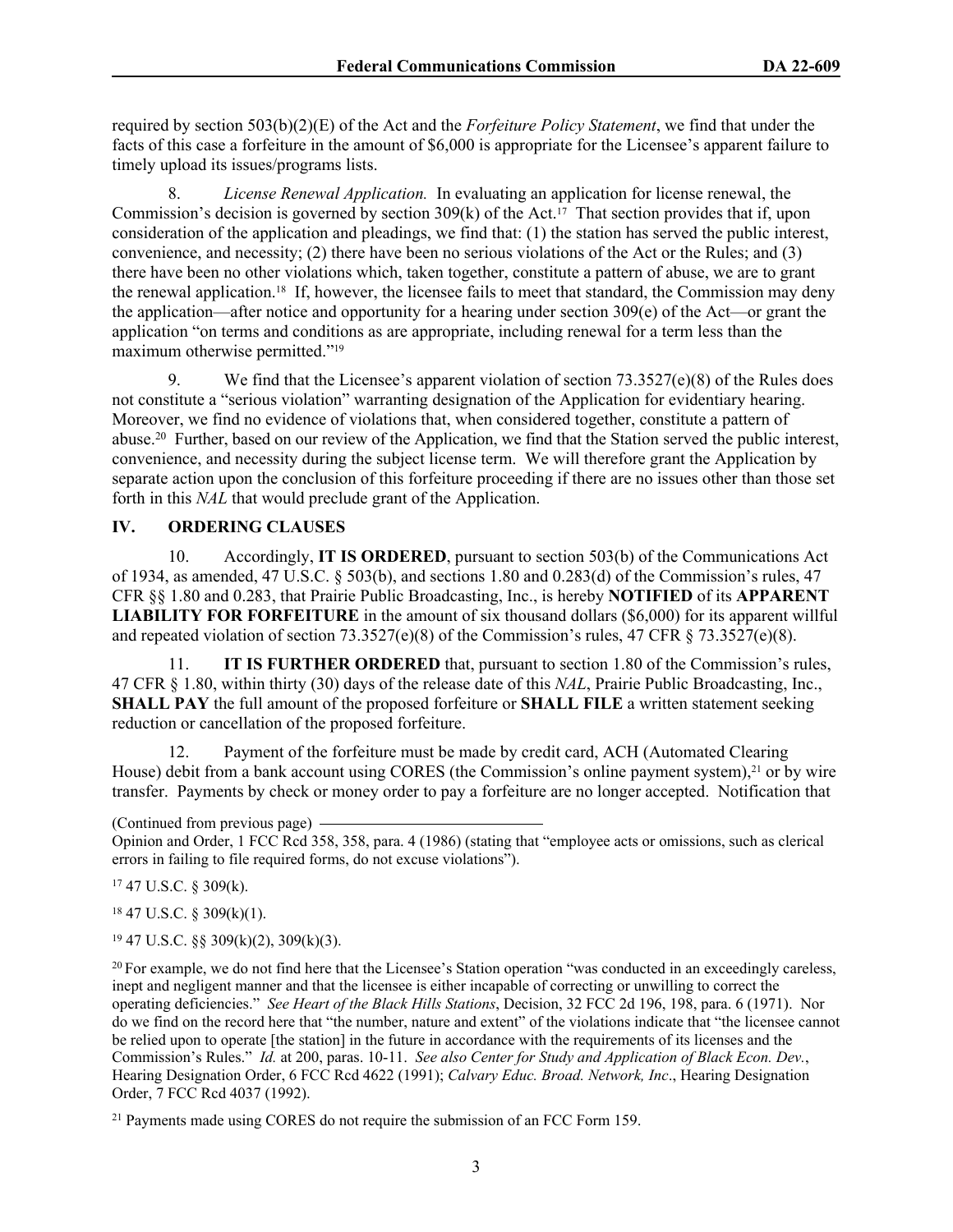payment has been made must be sent on the day of payment to [VideoRenewals@fcc.gov.](mailto:VideoRenewals@fcc.gov) Below are instructions that payors should follow based on the form of payment selected:<sup>22</sup>

- Payment by wire transfer must be made to ABA Number 021030004, receiving bank TREAS/NYC, and Account Number 27000001. A completed Form 159 must be faxed to the Federal Communications Commission at 202-418-2843 or e-mailed to [RROGWireFaxes@fcc.gov](mailto:RROGWireFaxes@fcc.gov) on the same business day the wire transfer is initiated. Failure to provide all required information in Form 159 may result in payment not being recognized as having been received. When completing FCC Form 159, enter the Account Number in block number 23A (call sign/other ID), enter the letters "FORF" in block number 24A (payment type code), and enter in block number 11 the FRN(s) captioned above (Payor FRN).<sup>23</sup> For additional detail and wire transfer instructions, go to [https://www.fcc.gov/licensing](https://www.fcc.gov/licensing-databases/fees/wire-transfer)[databases/fees/wire-transfer.](https://www.fcc.gov/licensing-databases/fees/wire-transfer)
- Payment by credit card must be made by using the Commission's Registration System (CORES) at<https://apps.fcc.gov/cores/userLogin.do>. To pay by credit card, log-in using the FCC Username associated to the FRN captioned above. If payment must be split across FRNs, complete this process for each FRN. Next, select "Manage Existing FRNs | FRN Financial | Bills & Fees" from the CORES Menu, then select FRN Financial and the view/make payments option next to the FRN. Select the "Open Bills" tab and find the bill number associated with the NAL/Acct. No. The bill number is the NAL Acct. No. (e.g., NAL/Acct. No. 1912345678 would be associated with FCC Bill Number 1912345678). After selecting the bill for payment, choose the "Pay by Credit Card" option. Please note that there is a \$24,999.99 limit on credit card transactions.
- Payment by ACH must be made by using the Commission's Registration System (CORES) at [https://apps.fcc.gov/cores/paymentFrnLogin.do.](https://apps.fcc.gov/cores/paymentFrnLogin.do) To pay by ACH, log in using the FRN captioned above. If payment must be split across FRNs, complete this process for each FRN. Next, select "Manage Existing FRNs | FRN Financial | Bills & Fees" on the CORES Menu, then select FRN Financial and the view/make payments option next to the FRN. Select the "Open Bills" tab and find the bill number associated with the NAL/Acct. No. The bill number is the NAL/Acct. No. (e.g., NAL/Acct. No. 1912345678 would be associated with FCC Bill Number 1912345678). Finally, choose the "Pay from Bank Account" option. Please contact the appropriate financial institution to confirm the correct Routing Number and the correct account number from which payment will be made and verify with that financial institution that the designated account has authorization to accept ACH transactions.

13. The written response seeking reduction or cancellation of the proposed forfeiture, if any, must include a detailed factual statement supported by appropriate documentation and affidavits pursuant to sections 1.16 and 1.80 $(g)(3)$  of the Rules.<sup>24</sup> The written response must be filed with the Office of the Secretary, Federal Communications Commission, 45 L Street, NE, Washington, DC 20554, ATTN: Barbara A. Kreisman, Chief, Video Division, Media Bureau, and **MUST INCLUDE** the NAL/Acct. No. referenced above. A courtesy copy should also be emailed to  $VideoRenewals@fcc.gov$  to assist in processing the response.

 Filings can be sent by commercial overnight courier, or by first-class or overnight U.S. Postal Service mail. All filings must be addressed to the Commission's Secretary, Office of the Secretary, Federal Communications Commission.

<sup>&</sup>lt;sup>22</sup> For questions regarding payment procedures, please contact the Financial Operations Group Help Desk by phone at  $1-877-480-3201$  (option #6), or by e-mail at ARINOUIRIES@fcc.gov.

<sup>&</sup>lt;sup>23</sup> Instructions for completing the form may be obtained at<https://www.fcc.gov/Forms/Form159/159.pdf>.

<sup>&</sup>lt;sup>24</sup> 47 CFR §§ 1.16 and 1.80(g)(3).